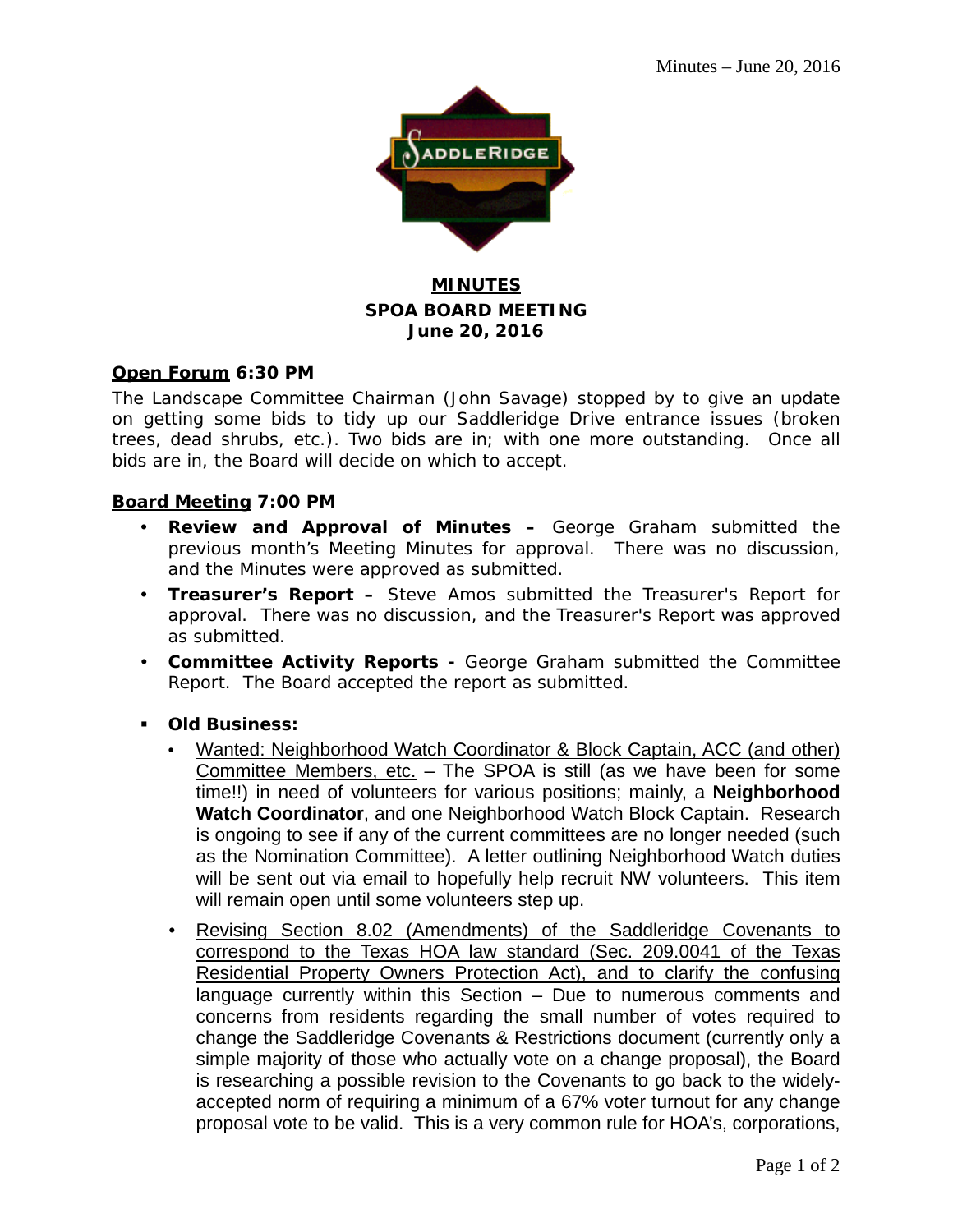government entities, and others that rely on a set of governing documents. We are not considering a 67% super-majority (like would be required to amend the U.S. Constitution); but rather a 67% simple majority.

Such a 67% rule is simply a defensive mechanism that will limit a small subgroup from easily imposing their will on the entire group. Requiring a larger majority will also ensure that any proposed change will be well-thought-out, and discussed and debated thoroughly before any vote is authorized.

This proposal would of course require a vote of Saddleridge property owners.

Update: Language draft work is finished, with the final iteration looking similar to the original Covenants language, but edited for simplicity, and to conform to the 2011 HOA Texas Act. An instruction letter will also be drafted prior to sending out for a vote, which will hopefully be in July or August. This item will remain open.

- Paving on Clubhouse Entrance & Driveway The paving at the Clubhouse is in bad shape; especially at the driveway entrance. Estimates were gathered for various options (chip-seal or asphalt; drive-only, or parking area also). A decision was made to chip-seal the entrance driveway only (\$2,700). The parking area in front of the Clubhouse will not be paved due to (1) the expense, and (2) the fact that so much water comes up from the ground in that area that paving there wouldn't last very long. The paving company finished the contracted work on June 20. This item will now be closed.
- **New Business:**
	- Rocks at the End of Mission Trail Have Been Moved Again The barriers at the end of Mission Trail have been moved once again, allowing access to Fulton Ranch Road; but this time only enough for motorcycles to pass. This of course results in strangers cutting through Sadderidge on their way to wherever. The Board looked into different ways of quickly curbing the access, and decided to purchase 4 large stone blocks to shore up the rock blockades already there. Total with delivery and placement was \$543.20. The Board will monitor the cul-de-sac for further encroachments. We ask residents to also keep an eye out, and call the Deputies if you see anyone coming from that area that doesn't look "Saddleridge" (we've noticed some ratty motorbikes blowing down the hill on Mission Trl). The Board is also looking at a more permanent solution to this issue, which has been ongoing for over 2 years. This item will remain open.

The meeting was adjourned at 7:10 PM.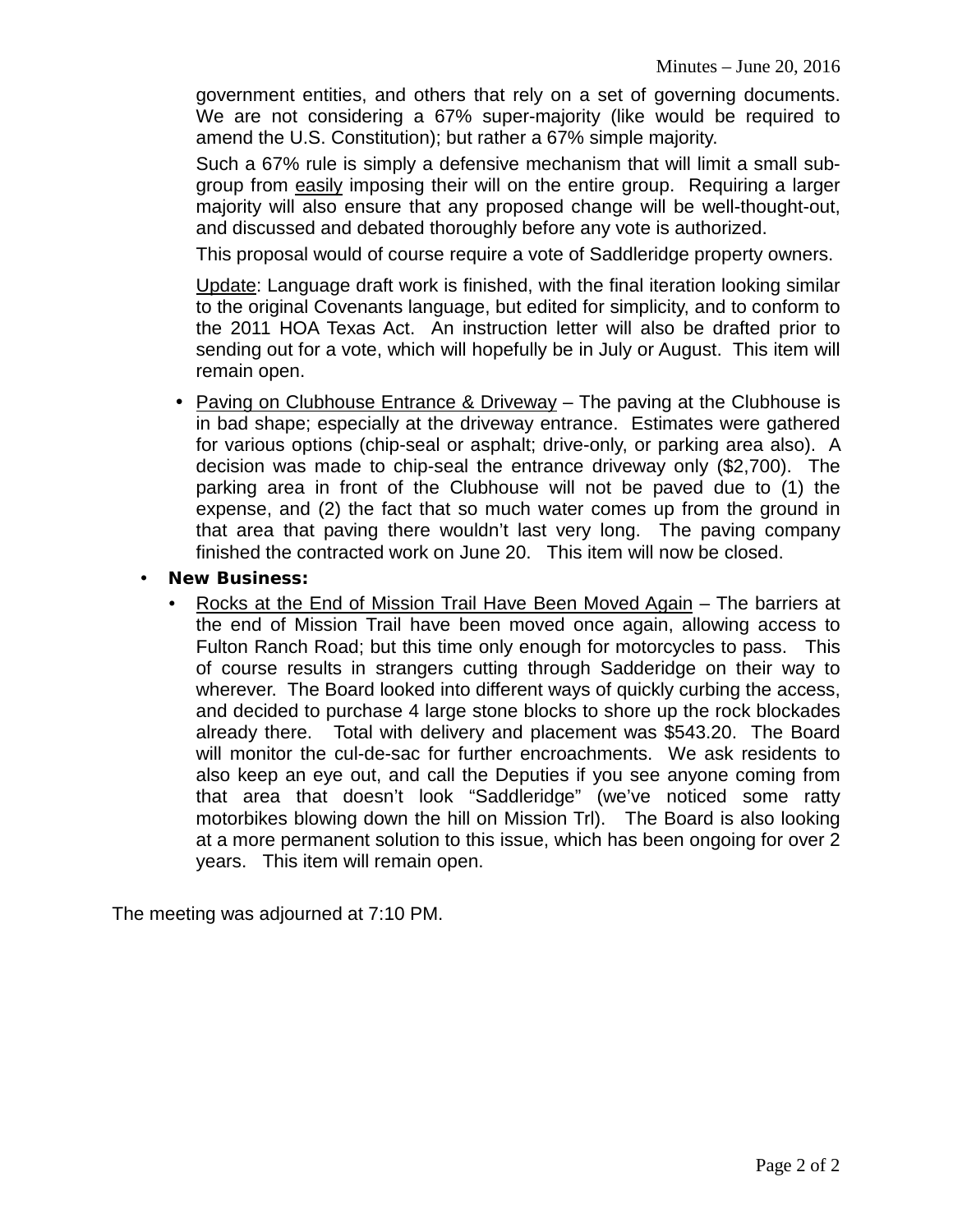06/01/16 **Cash Basis** 

### **SPOA Balance Sheet** As of May 31, 2016

|                                                  | May 31, 16 | May 31, 15 | \$ Change   |
|--------------------------------------------------|------------|------------|-------------|
| <b>ASSETS</b>                                    |            |            |             |
| <b>Current Assets</b>                            |            |            |             |
| <b>Checking/Savings</b>                          |            |            |             |
| Ozona CD #305501                                 | 25,313.56  | 25,262.85  | 50.71       |
| Ozona CD #305552                                 | 25,292.82  | 25,242.16  | 50.66       |
| <b>Ozona Checking</b>                            | 23,833.89  | 17,273.01  | 6,560.88    |
| <b>Ozona Money Market</b>                        | 41,525.83  | 41.484.21  | 41.62       |
| <b>Total Checking/Savings</b>                    | 115,966.10 | 109,262.23 | 6,703.87    |
| <b>Accounts Receivable</b>                       |            |            |             |
| <b>Accounts Receivable</b>                       | $-200.00$  | 0.00       | -200.00     |
| <b>Total Accounts Receivable</b>                 | $-200.00$  | 0.00       | $-200.00$   |
| <b>Total Current Assets</b>                      | 115,766.10 | 109.262.23 | 6.503.87    |
| <b>Other Assets</b>                              |            |            |             |
| <b>Saddleridge Property</b>                      | 80,500.00  | 80,500.00  | 0.00        |
| <b>Total Other Assets</b>                        | 80.500.00  | 80,500.00  | 0.00        |
| <b>TOTAL ASSETS</b>                              | 196,266.10 | 189,762.23 | 6,503.87    |
| <b>LIABILITIES &amp; EQUITY</b><br><b>Equity</b> |            |            |             |
| <b>Opening Balance Equity</b>                    | 110,823.40 | 110.823.40 | 0.00        |
| <b>Retained Earnings</b>                         | 79.463.24  | 71,601.85  | 7,861.39    |
| <b>Net Income</b>                                | 5,979.46   | 7.336.98   | $-1,357.52$ |
| <b>Total Equity</b>                              | 196.266.10 | 189.762.23 | 6.503.87    |
| <b>TOTAL LIABILITIES &amp; EQUITY</b>            | 196,266.10 | 189.762.23 | 6,503.87    |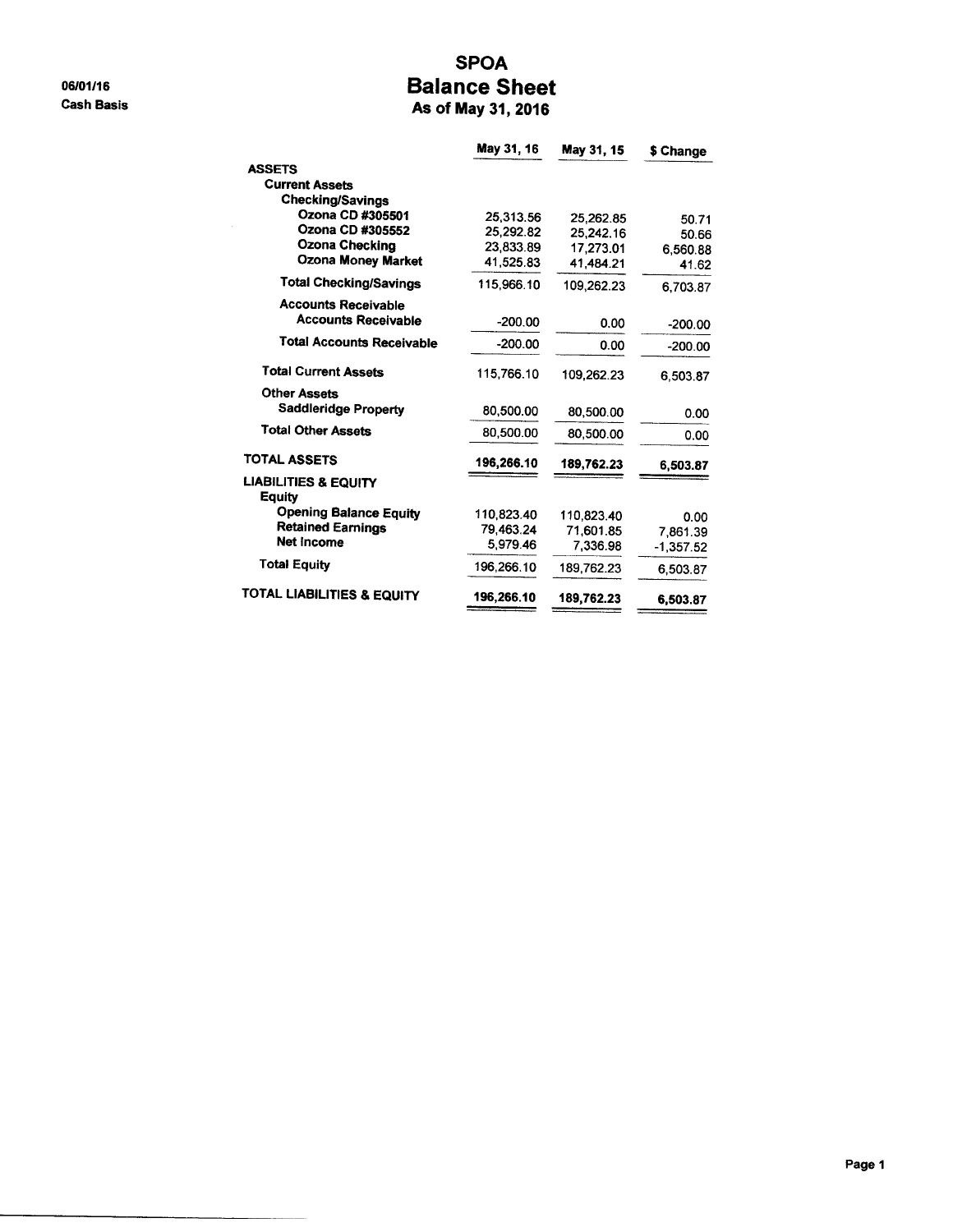#### 12:47 PM

06/01/16 **Cash Basis** 

 $\hat{\mathcal{A}}$ 

# Saddleridge Property Owners Association<br>Profit & Loss Budget vs. Actual<br>January through May 2016

|                                                             | Jan - May 16   | <b>Budget</b>   |
|-------------------------------------------------------------|----------------|-----------------|
| <b>Ordinary Income/Expense</b>                              |                |                 |
| Income                                                      |                |                 |
| <b>Clubhouse Usage Fee</b><br><b>HOA Dues Collected</b>     | 300.00         | 150.00          |
| <b>Interest Assessed Fees</b>                               | 11,232.00      | 192.00          |
| Interest Income                                             | 61.72<br>64.62 | 5.00            |
| <b>Resale Cert. Fee</b>                                     | 0.00           | 60.00<br>100.00 |
| <b>Transfer Fees</b>                                        | 150.00         | 100.00          |
| <b>Total Income</b>                                         | 11,808.34      | 607.00          |
| <b>Expense</b>                                              |                |                 |
| Accounting                                                  |                |                 |
| <b>Accounting-Bookkeeper</b>                                | 875.00         | 875.00          |
| <b>Total Accounting</b>                                     | 875.00         | 875.00          |
| <b>Bank Charges</b>                                         |                |                 |
| <b>Safe Deposit Box</b>                                     | 40.00          | 40.00           |
| <b>Service Charges</b>                                      | 5.00           |                 |
| <b>Total Bank Charges</b>                                   | 45.00          | 40.00           |
| <b>Clubhouse Expenses</b>                                   |                |                 |
| Cleaning<br><b>Cleaning Supplies</b>                        | 250.00         | 250.00          |
| <b>Heating and AC</b>                                       | 12.10          | 25.00           |
| Lighting                                                    | 0.00<br>14.05  | 500.00          |
| <b>Misc</b>                                                 | 287.41         |                 |
| <b>Pest Control</b>                                         | 205.68         | 205.68          |
| <b>Septic Cleaning and Service</b>                          | 245.00         | 485.00          |
| Trash                                                       | 170.38         | 172.46          |
| <b>Total Clubhouse Expenses</b>                             | 1,184.62       | 1,638.14        |
| <b>Food for Saddleridge Meetings</b><br>Food for Annual BBQ | 468.53         | 450.00          |
| <b>Total Food for Saddleridge Meetings</b>                  | 468.53         | 450.00          |
| Improvements                                                |                |                 |
| Landscaping<br>Lighting                                     | 103.88         |                 |
| <b>Total Landscaping</b>                                    | 103.88         |                 |
| Other                                                       |                |                 |
|                                                             | 0.00           | 100.00          |
| <b>Total Improvements</b>                                   | 103.88         | 100.00          |
| Lawn Maintenance                                            | 649.52         | 811.90          |
| Legal-Attorney Fees<br><b>Mailings</b>                      | 0.00           | 325.00          |
| <b>Miscellaneous</b>                                        | 0.00           | 300.00          |
| <b>Legal Records</b>                                        | 0.00           | 40.00           |
| <b>Office Supplies</b>                                      | 0.00           | 210.00          |
| <b>Printer Cart.</b>                                        | 0.00           | 60.00           |
| <b>Website Domain</b>                                       | 0.00           | 60.00           |
| <b>Website Hosting Fee</b>                                  | 0.00           | 180.00          |
| <b>Total Miscellaneous</b>                                  | 0.00           | 550.00          |
| <b>PEC Electricity</b>                                      | 531.07         | 858.57          |
| Taxes                                                       | 1,971.26       | 2,000.00        |
| <b>Total Expense</b>                                        | 5,828.88       | 7,948.61        |
| <b>Net Ordinary Income</b>                                  | 5,979.46       | $-7,341.61$     |
| <b>Net Income</b>                                           | 5,979.46       |                 |
|                                                             |                | $-7,341.61$     |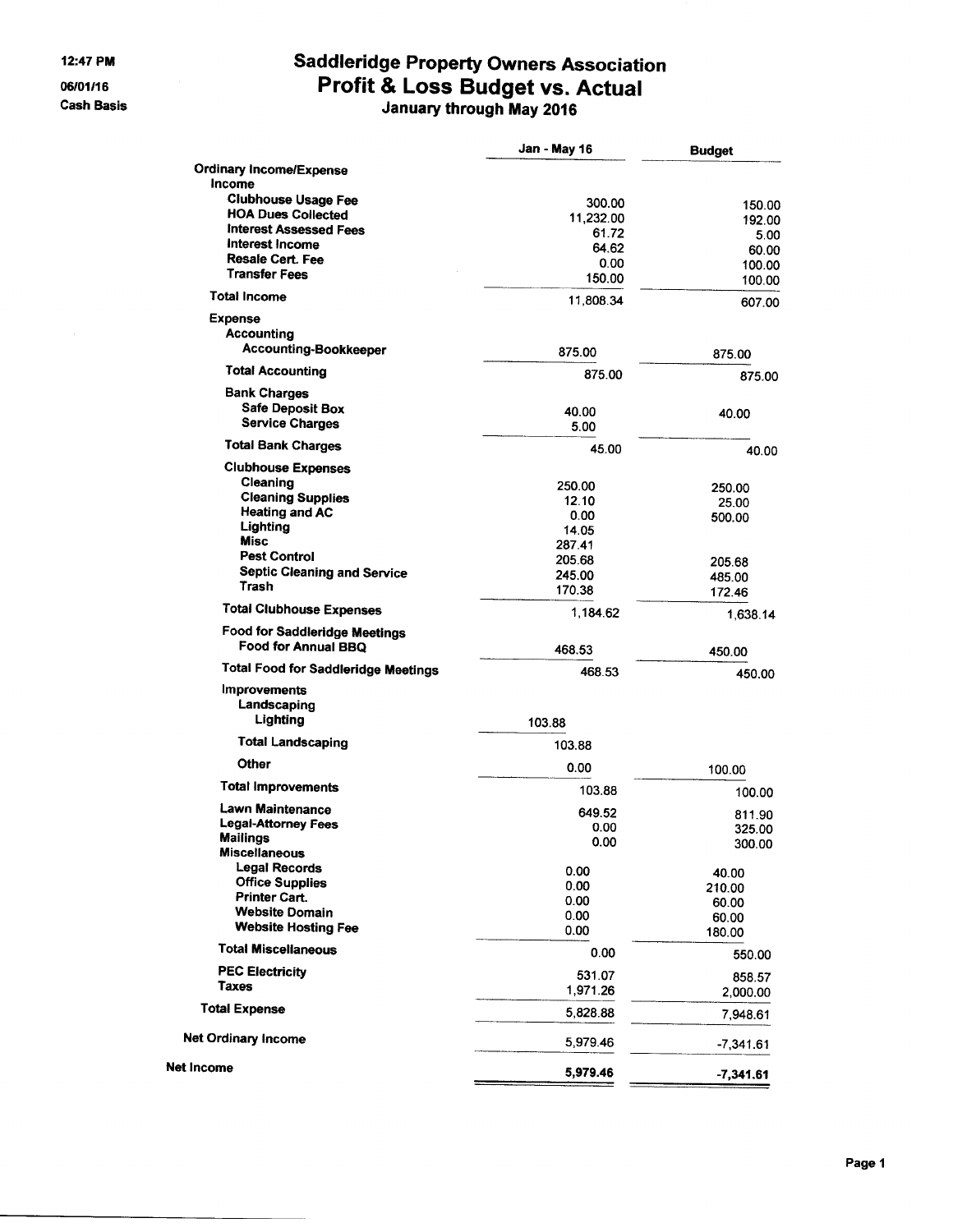1:05 PM

06/01/16

**Cash Basis** 

# **Saddleridge Property Owners Association** Profit & Loss Budget vs. Actual

|                                                      | Jan - May 16 | <b>Budget</b>    | \$ Over Budget       |
|------------------------------------------------------|--------------|------------------|----------------------|
| <b>Ordinary Income/Expense</b>                       |              |                  |                      |
| Income                                               |              |                  |                      |
| <b>Clubhouse Usage Fee</b>                           | 300.00       | 150.00           | 150.00               |
| <b>HOA Dues Collected</b>                            | 11,232.00    | 192.00           | 11,040.00            |
| <b>Interest Assessed Fees</b>                        | 61.72        | 5.00             | 56.72                |
| Interest Income                                      | 64.62        | 60.00            | 4.62                 |
| <b>Resale Cert. Fee</b>                              | 0.00         | 100.00           | $-100.00$            |
| <b>Transfer Fees</b>                                 | 150.00       | 100.00           | 50.00                |
| <b>Total Income</b>                                  | 11.808.34    | 607.00           | 11,201.34            |
| <b>Expense</b>                                       |              |                  |                      |
| <b>Accounting</b>                                    |              |                  |                      |
| <b>Accounting-Bookkeeper</b>                         | 875.00       | 875.00           | 0.00                 |
| <b>Total Accounting</b>                              | 875.00       | 875.00           | 0.00                 |
| <b>Bank Charges</b>                                  |              |                  |                      |
| <b>Safe Deposit Box</b>                              | 40.00        | 40.00            | 0.00                 |
| <b>Service Charges</b>                               | 5.00         |                  |                      |
| <b>Total Bank Charges</b>                            | 45.00        | 40.00            | 5.00                 |
| <b>Clubhouse Expenses</b>                            |              |                  |                      |
| Cleaning                                             | 250.00       | 250.00           | 0.00                 |
| <b>Cleaning Supplies</b>                             | 12.10        | 25.00            | $-12.90$             |
| <b>Heating and AC</b>                                | 0.00         | 500.00           | $-500.00$            |
| Lighting                                             | 14.05        |                  |                      |
| <b>Misc</b>                                          | 287.41       |                  |                      |
| <b>Pest Control</b>                                  | 205.68       | 205.68           | 0.00                 |
| <b>Septic Cleaning and Service</b>                   | 245.00       | 485.00           | $-240.00$            |
| Trash                                                | 170.38       | 172.46           | $-2.08$              |
| <b>Total Clubhouse Expenses</b>                      | 1,184.62     | 1,638.14         | $-453.52$            |
| Food for Saddleridge Meetings<br>Food for Annual BBQ | 468.53       | 450.00           | 18.53                |
| <b>Total Food for Saddleridge Meetings</b>           | 468.53       | 450.00           | 18.53                |
| <b>Improvements</b>                                  |              |                  |                      |
| Landscaping                                          |              |                  |                      |
| Lighting                                             | 103.88       |                  |                      |
| <b>Total Landscaping</b>                             | 103.88       |                  |                      |
| <b>Other</b>                                         | 0.00         | 100.00           | $-100.00$            |
| <b>Total Improvements</b>                            | 103.88       | 100.00           |                      |
| Lawn Maintenance                                     | 649.52       |                  | 3.88                 |
| <b>Legal-Attorney Fees</b>                           | 0.00         | 811.90           | $-162.38$            |
| <b>Mailings</b>                                      | 0.00         | 325.00<br>300.00 | $-325.00$            |
| <b>Miscellaneous</b>                                 |              |                  | $-300.00$            |
| <b>Legal Records</b>                                 | 0.00         | 40.00            |                      |
| <b>Office Supplies</b>                               | 0.00         | 210.00           | $-40.00$             |
| <b>Printer Cart.</b>                                 | 0.00         | 60.00            | $-210.00$            |
| <b>Website Domain</b>                                | 0.00         | 60.00            | $-60.00$<br>$-60.00$ |
| <b>Website Hosting Fee</b>                           | 0.00         | 180.00           | $-180.00$            |
| <b>Total Miscellaneous</b>                           | 0.00         | 550.00           | $-550.00$            |
| <b>PEC Electricity</b>                               | 531.07       | 858.57           | $-327.50$            |
| Taxes                                                | 1,971.26     | 2,000.00         | $-28.74$             |
| <b>Total Expense</b>                                 | 5,828.88     | 7,948.61         | $-2,119.73$          |
| <b>Net Ordinary Income</b>                           | 5,979.46     | $-7,341.61$      | 13,321.07            |
| Net Income                                           | 5,979.46     | $-7,341.61$      | 13,321.07            |
|                                                      |              |                  |                      |